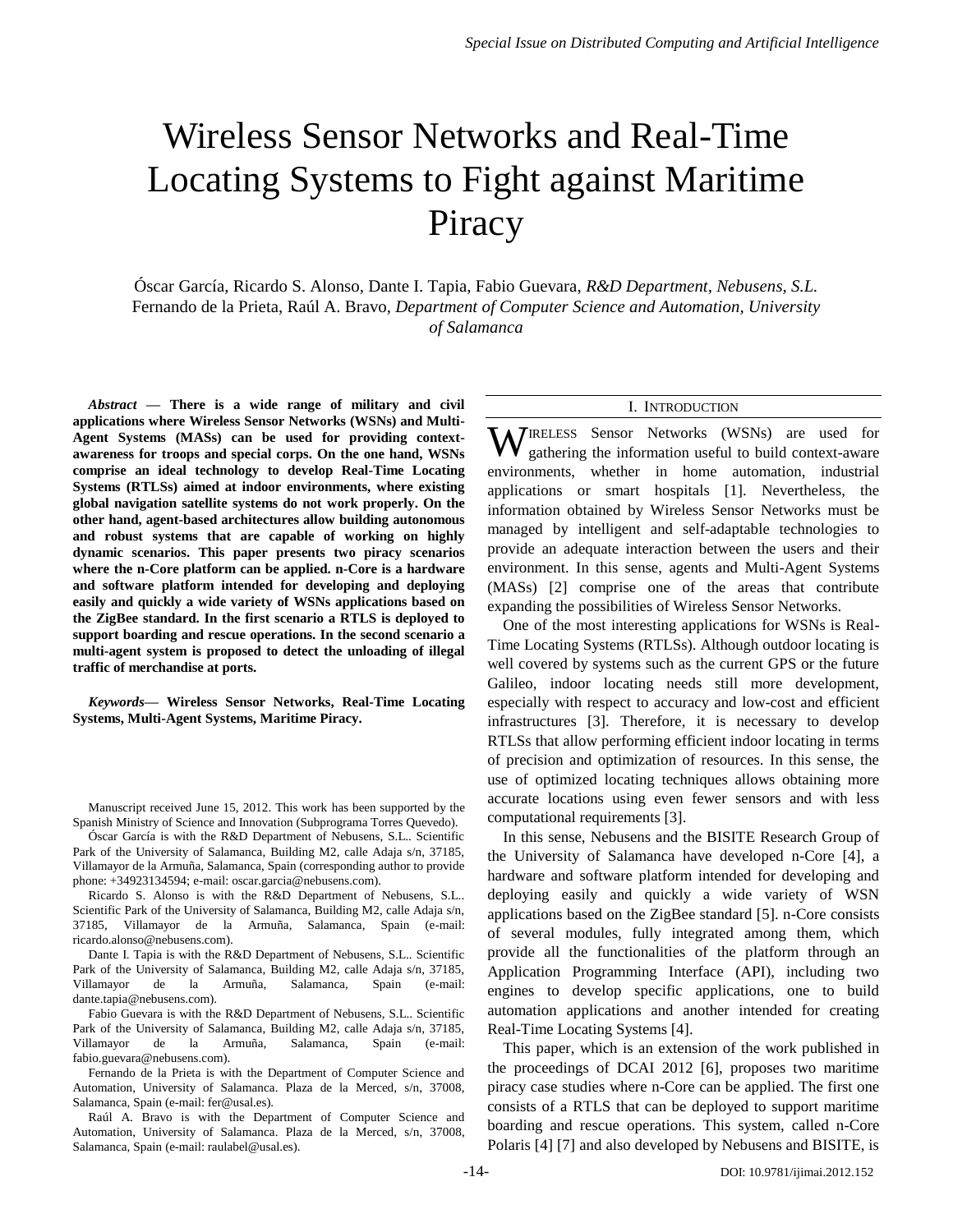

Fig. 1. n-Core Sirius devices: Sirius B (left), Sirius A (center), Sirius D (right).

based on WSNs and MASs and includes the n-Core's innovative set of locating and automation engines. n-Core Polaris is an especially useful tool in environments where it is needed to locate people or assets in real-time with a fast deployment, such as natural or nuclear disasters. This way, the system will support special corps when performing rescue operations that involve a hostile boarding. In this regard, the system will provide them with real-time information, facilitating the coordination of the operation and avoiding casualties.

The second case study consists of a MAS intended for detecting the unloading of illegal traffic of merchandise at ports. On the one hand, the MAS uses the Global Positioning System (GPS) to keep track of the location of ships at a global scale. On the other hand, the system makes use of the WSNs and the automation and locating engines provided by n-Core. This way, the system can detect the proximity of a certain ship to a port, identifying automatically the merchandise that is unloaded. This information is compared with the assets that were loaded at the port of origin, thus detecting and preventing illegal traffic situations.

The rest of the paper is structured as follows. The next section explains the problem description, as well as the research areas involved in the development of the n-Core platform and the n-Core Polaris RTLS. Then, the main characteristics of the innovative n-Core platform and n-Core Polaris system are described. After that, two case studies where the n-Core platform is proposed to be applied to fight against maritime piracy are described. Finally, the conclusions and future lines of work are presented.

#### II.PROBLEM DESCRIPTION

In recent years, the problem of maritime piracy has become worryingly well-known all over the world due to attacks against fishing ships and oil tankers in Indian Ocean's waters near Somalia coast [8]. These attacks imply substantial human, social and economic costs for the fishing and merchant countries due to military expenses, ransoms, as well as the reduction of the international commerce and fishing. In this

regard, the use of technology can help civilian and military personnel both at sea and at ground to face emergency situations, reducing drastically the costs derived from an eventual rescue intervention, as well as the expenses in preventive measures.

Nevertheless, technology should help users to perform surveillance and rescue tasks without distracting them. In addition, technology should increase the knowledge about the environment by users, have a steep learning curve, as well as be non-invasive, context-aware, efficient and inexpensive. Some of the research areas and technologies proposed in this work to fight against maritime piracy are Wireless Sensor Networks, Multi-Agent Systems and Real-Time Locating Systems.

One of the most important technologies used for providing context-awareness for systems and applications is Wireless Sensor Networks (WSN) [1]. Context-aware technologies allow civil and military developments to automatically obtain information from users and their environment in a distributed and ubiquitous way. The context information may consist of many different parameters such as location, the ambient status (e.g., temperature), vital signs (e.g., heart rhythm), etc. Sensor networks need to be fast and easy to install and maintain. In this regard, Wireless Sensor Networks are more flexible and require less infrastructural support than wired sensor networks, existing plenty of technologies for implementing WSNs, such as RFID, UWB, ZigBee, Wi-Fi or Bluetooth [1].

Moreover, the information obtained by WSNs can be managed by intelligent and self-adaptable technologies to provide an adequate interaction between the users and their environment. In this sense, the development of agents is an essential piece in the analysis of data from distributed sensors and gives them the ability to work together and analyze complex situations, thus achieving high levels of interaction with humans [2]. Furthermore, agents can use reasoning mechanisms and methods in order to learn from past experiences and to adapt their behavior according to the context [9].

Tracking the real-time position of people and assets can make the difference in a maritime piracy scenario. One of the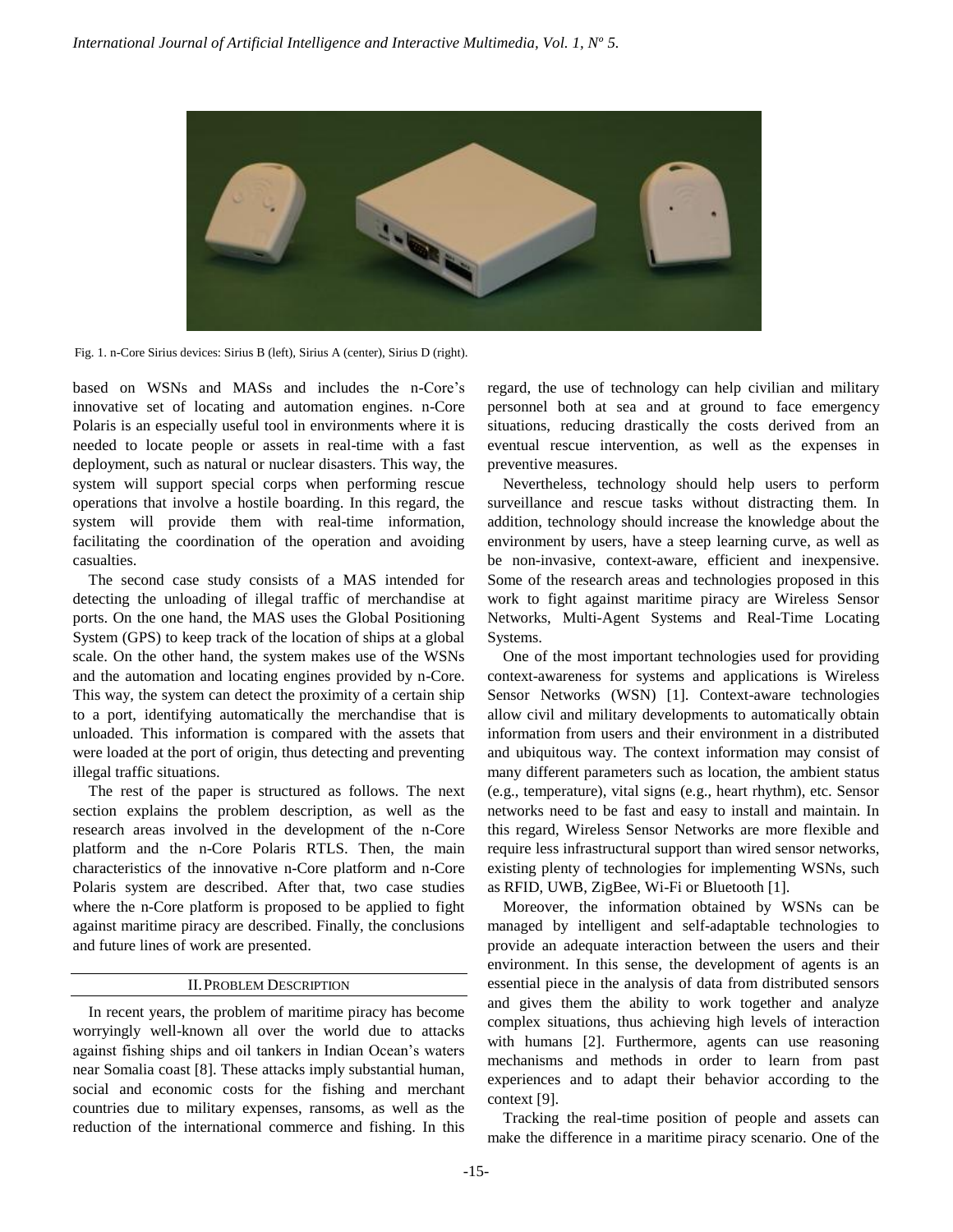most interesting applications for WSNs is Real-Time Locating Systems (RTLSs). The most important factors in the locating process are the kinds of sensors used and the techniques applied for the calculation of the position based on the information recovered by these sensors. Besides, there is a need to develop Real-Time Locating Systems that perform efficient indoor locating in terms of precision and resource optimization [3] [10]. This optimization of resources includes the reduction of the costs and size of the sensor infrastructure involved on the locating system. Real-Time Locating Systems can be categorized by the kind of its wireless sensor infrastructure and by the locating techniques used for calculating the position of the tags (i.e., the locating engine). This way, there is a combination of several wireless technologies, such as RFID, Wi-Fi, UWB and ZigBee, and also a wide range of locating techniques that can be used for determining the position of the tags. Among the most widely used locating techniques we have *signpost*, *fingerprinting*, *triangulation*, *trilateration* and *multilateration* [3] [11] [12]. However, each of these must deal with important problems when trying to develop a precise locating system that uses WSNs in its infrastructure, especially for indoor environments.

## III. THE N-CORE PLATFORM AND THE N-CORE POLARIS RTLS

Nebusens and the BISITE (Bioinformatics, Intelligent Systems and Education Technology) Research Group of the University of Salamanca have developed the n-Core platform [4]. The n-Core platform is based on the IEEE 802.15.4/ZigBee international standard, which operates in the 868/915MHz and 2.4GHz unlicensed bands. Unlike Wi-Fi or Bluetooth, ZigBee is designed to work with low-power nodes and allows up to 65,534 nodes to be connected in a star, tree or

Table

Web browsers

Sirius B

mesh topology network [5]. The n-Core platform consists of several modules, fully integrated among them, which provide all the functionalities of the platform.

At the hardware level, the n-Core platform provides a set of radio-frequency devices, called n-Core Sirius A, Sirius B and Sirius D (Figure 1). Each n-Core Sirius device includes an 8 bit RISC (Atmel ATmega 1281v) microcontroller with 8KB RAM, 4KB EEPROM and 128KB Flash memory and an IEEE 802.15.4/ZigBee 2.4GHz (AT86RF230) or 868/915MHz (AT86RF212) transceiver, and several communication ports (GPIO, ADC, I2C, PWM and UART through USB or DB-9 RS-232) to connect to distinct devices, such as computers, sensors and actuators [4].

At the software level, all n-Core Sirius devices are provided with a specific firmware that offers all its functionalities. This way, developers do not have to write embedded code. They can either simply configure the devices functionalities from a specific tool or write high-level code using the n-Core Application Programming Interface (API) from a computer. The n-Core API allows creating easily end-user applications from any compatible language and Integrated Development Environment (IDE), for example, C/C++, .NET, Java, or Python, among many others. n-Core also offers through this API different modules/engines to develop specific applications, including an automation engine (for controlling sensors and actuators), a locating engine (includes innovative algorithms to calculate the position of any n-Core device) and a data engine (for transmitting general-purpose data frames among devices).

Therefore, the functionalities provided by the n-Core Platform allow building systems in a wide range of application areas, including home automation (control of lighting and HVAC, control of electronic devices, security), healthcare



Web Services

Smartphone

Web Server

Fig. 2. The Web Services based architecture of the n-Core Polaris RTLS.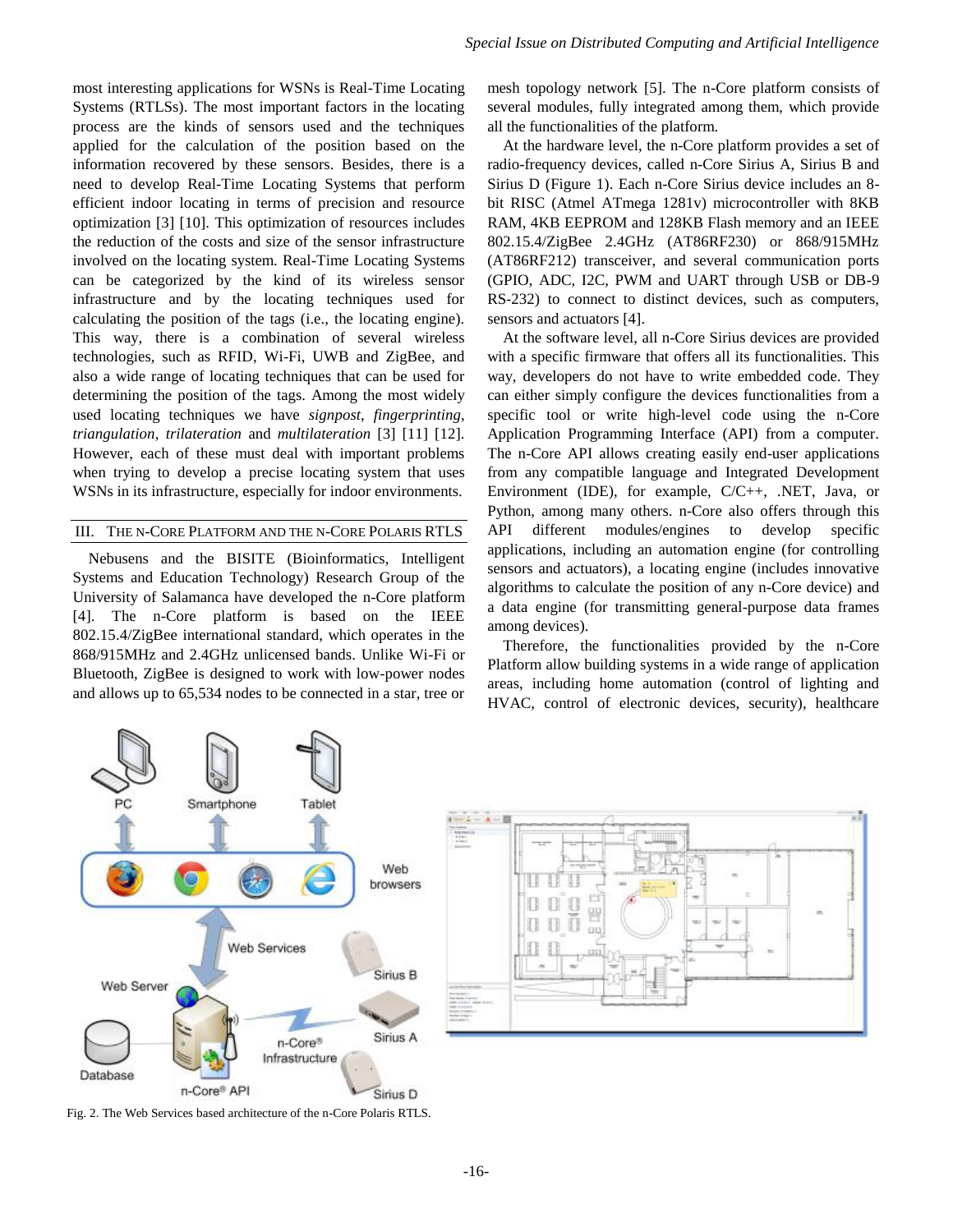(location of patients and medical staff, access control and wander prevention), industry (location of workers, monitoring of assets and dangerous materials, process automation), environment (monitoring of environmental data, irrigation systems, animal tracking) or energy (control of energy costs, monitoring of consumption patterns), among others.

Besides, n-Core Polaris is an innovative Real-Time Locating System also developed by Nebusens and BISITE over the n-Core platform, and features a tested accuracy, flexibility and automation integration [4] [7] [13]. Therefore, the wireless infrastructure of n-Core Polaris is made up of a set of n-Core Sirius devices. In the n-Core Polaris RTLS, n-Core Sirius B devices are used as tags, while n-Core Sirius D devices are used as readers (i.e., position references). This way, n-Core Sirius B devices are carried by users and objects to be located, whereas n-Core Sirius D devices are placed throughout the environment to detect the tags. Finally, n-Core Sirius A devices are used for connecting sensors and actuators through their communication ports.

Figure 2 shows the basic architecture of the n-Core Polaris RTLS. The kernel of the system is a computer that is connected to a ZigBee network formed by n-Core Sirius devices. That is, the computer is connected to an n-Core Sirius D device through its USB port. This device acts as coordinator of the ZigBee network. The computer runs a web server module that offers the innovative locating techniques provided by the n-Core API. On the one hand, the computer gathers the detection information sent by the n-Core Sirius D devices acting as readers to the coordinator node. One the other hand, the computer acts as a web server offering the location info to a wide range of possible client interfaces. In addition, the web server module can access to a remote database to obtain

information about the users and register historical data, such as alerts and location tracking.

The operation of the system is as follows. Each user or object to be located in the system carries an n-Core Sirius B acting as tag. Each of these tags broadcasts periodically a data frame including, amongst other information, its unique identifier in the system. The rest of the time these devices are in a sleep mode, so that the power consumption is reduced. This way, battery lifetime can reach even several months, regarding the parameters of the system (broadcast period and transmission power). A set of n-Core Sirius D devices is used as readers throughout the environment. The broadcast frames sent by each tag are received by the readers that are close to them. This way, readers store in their memory a table with an entry per each detected tag. Each entry contains the identifier of the tag, as well as the RSSI (Received Signal Strength Indication) and the LQI (Link Quality Indicator) gathered from the broadcast frame reception. Periodically, each reader sends this table to the coordinator node connected to the computer. The coordinator forwards each table received from each reader to the computer through the USB port (or using any other data transmission link, such as a military RF/SAT link). Using these detection information tables, the n-Core API applies a set of locating techniques to estimate the position of each tag in the environment. These locating techniques include signpost, trilateration, as well as an innovative locating technique that takes into account different confidence levels when estimating the distances between tags and readers from the detected RSSI values (due to multipath effects, some detected RSSI intervals are less reliable than others).

Then, the web server module offers the location data to remote client interfaces as web services using SOAP (Simple



Fig. 3. Web client Graphical user Interface (GUI) of the of the n-Core Polaris RTLS for a maritime scenario.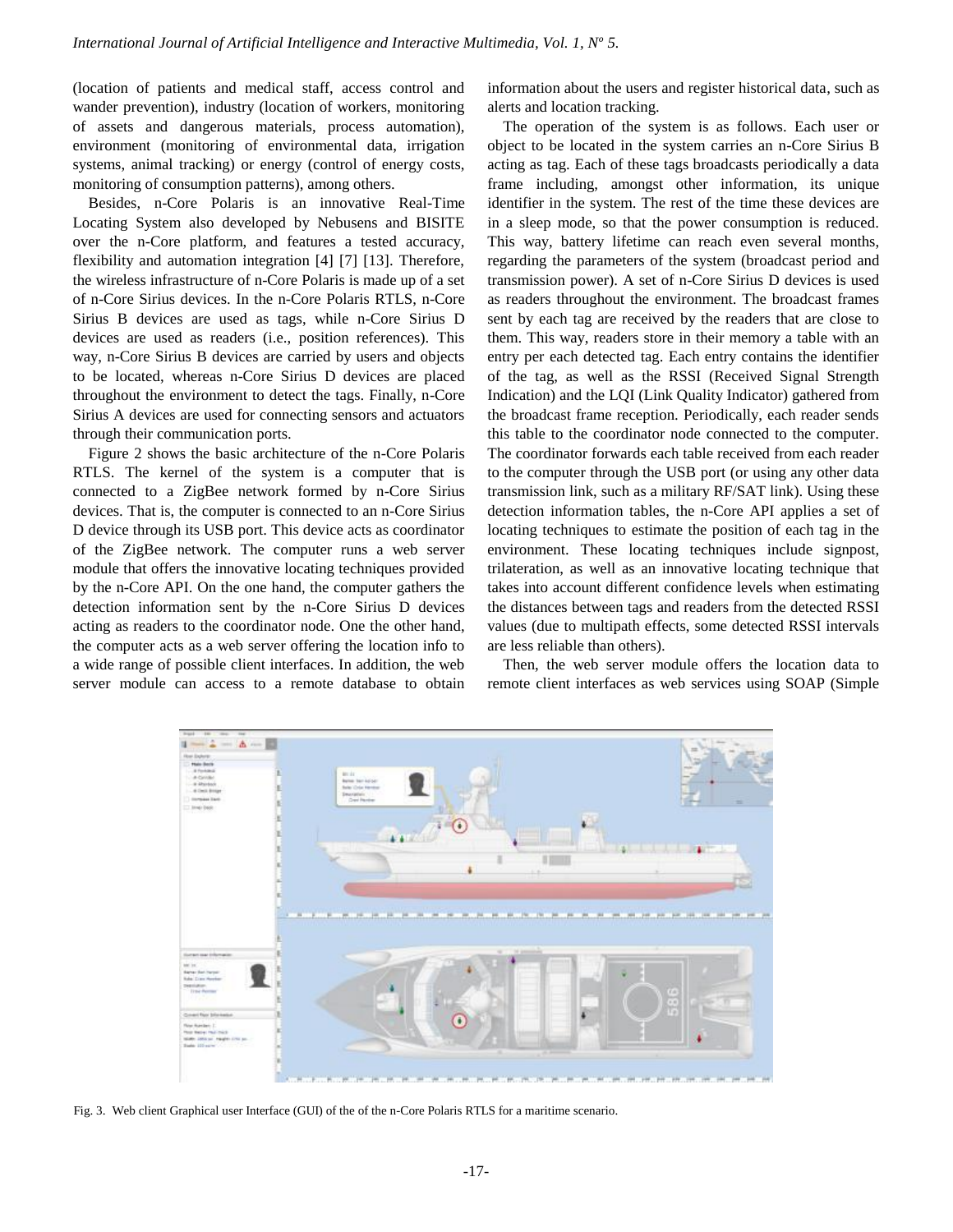

Fig. 4. Schema of the n-Core Polaris RTLS in a boarding and rescue scenario.

Object Access Protocol) over HTTP (Hypertext Transfer Protocol). Figure 3 shows a screenshot of the web client Graphical user Interface (GUI). This client interface has been designed to be simple, intuitive and easy-to-use. Through the different interfaces, administrator users can watch the position of all users and objects in the system in real-time. Furthermore, administrators can define restricted areas according to the users' permissions. This way, if a user enters in an area that is forbidden to him according to his permissions, the system will generate an alert that is shown to the administrator through the client interfaces. In addition, such alerts are registered into the database, so administrators can check anytime if any user violated his permissions. Likewise, administrators can query the database to obtain the location track of a certain user, obtaining statistical measurements about its mobility or the most frequent areas where it moves.

Furthermore, users can use one of the general-purpose buttons provided by the n-Core Sirius B devices to send an alert to the system. Similarly, administrators can send alerts from the system to a user or a set of users, which can confirm the reception using other of the buttons. The system not only provides locating features, but also scheduling and automation functionalities. The system can be easily integrated with a wide range of sensors and actuators using the variety of communication ports included in the n-Core Sirius A devices. By means of the automation engine provided by the n-Core API, the n-Core Polaris system can schedule automation tasks, as well as monitor all sensors in the environment in real-time.

IV. PROPOSED SCENARIOS

This section describes two case studies where the n-Core Platform is proposed to be applied to fight against maritime piracy and illegal traffic. First one presents a scenario where the n-Core Polaris RTLS is proposed to be applied to fight against maritime piracy and illegal traffic. The second one proposes a system that allows monitoring automatically ships' merchandise containers.

# *A. Real-Time Locating System for Boarding Support and Rescue*

The system proposed in this case study consists of a Real-Time Locating System that can be deployed to support maritime boarding and rescue operations. In this scenario, the main objective is to avoid casualties, as well as avoid ransom payments and discourage further hijackings. As n-Core Polaris can be deployed in just few minutes throughout the area of interest and works properly indoors, such as buildings or tunnels, achieving an indoor accuracy with just 1m error [4] [7] [13], these features make it suitable for military applications where is required to monitor the position of people and objects in real-time and with minimal installation and deployment times.

Figure 4 shows the basic schema of n-Core Polaris running in a boarding and rescue scenario. Each member of the rescue military troops carries an n-Core Sirius B device so that the system can locate him in a certain area at all times, both indoors and outdoors. In addition, some soldiers can carry additional n-Core Sirius B devices to be used as tags by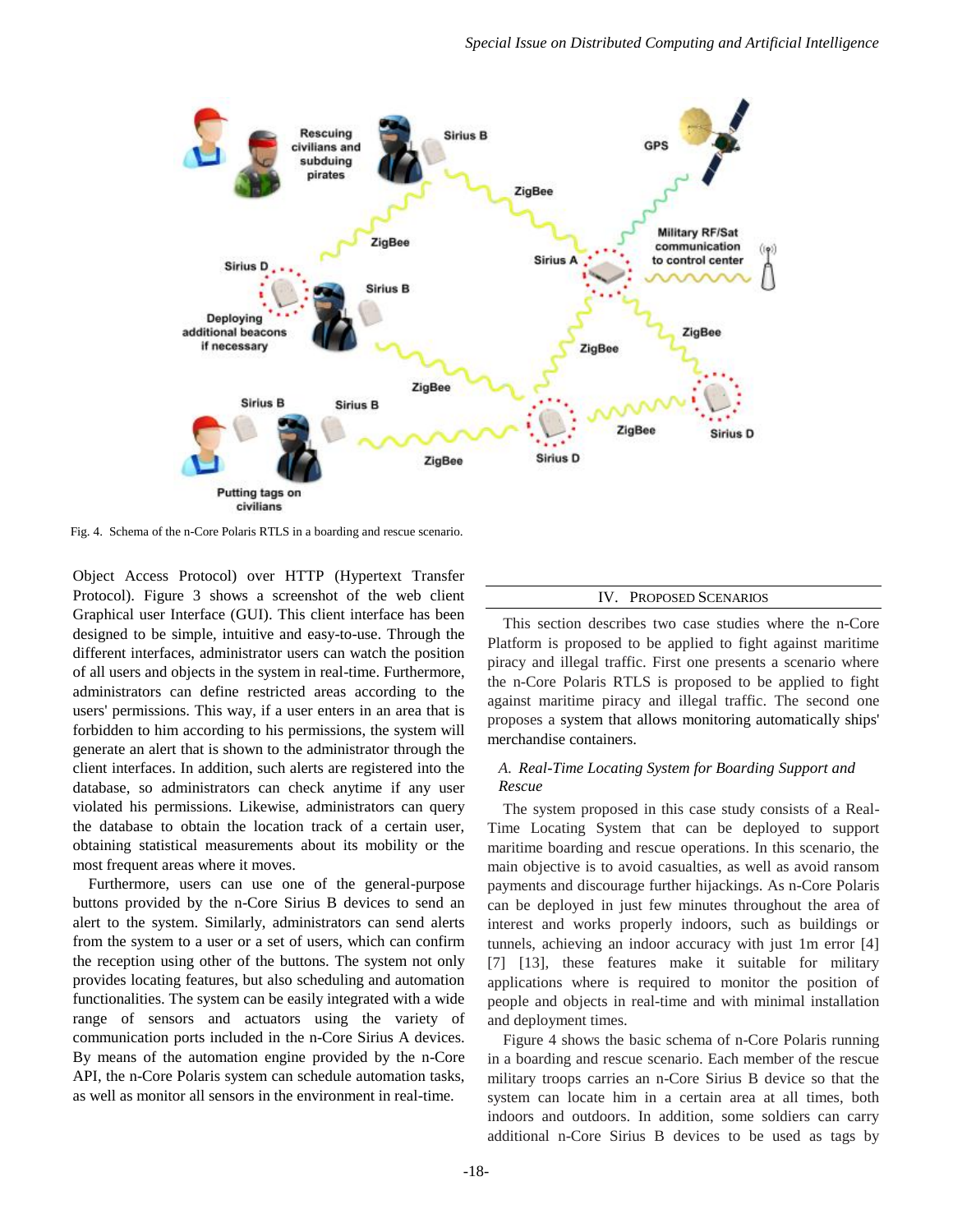

Fig. 5. Multi-Agent System and reasoning mechanisms in the boarding and rescue scenario.

civilians. This way, soldiers put an additional n-Core Sirius B device on each civilian, activating it to be tracked by the system. Likewise, some soldiers carry a set of n-Core Sirius D devices to be placed as additional beacons in the environment and acting as distances references in the system.

Furthermore, there is an n-Core Sirius A device acting as coordinator node in the system and that can be carried by a soldier or by a boat close to the rescue area. This n-Core Sirius A device is connected to a GPS receiver to obtain its global position as the main reference. In addition, this device is connected to a remote control center through a military radiofrequency or satellite link. The remote control center runs a Multi-Agent System that includes reasoning mechanisms and makes use of the locating techniques provided by the n-Core API, as can be seen in Figure 5. The remote control center gathers the detection data sent by the n-Core Sirius D acting as readers to the coordinator node.

# *B. Multi-Agent System for Controlling the Unloading of Illegal Traffic of Merchandise*

The second case study consists of a system that allows monitoring automatically the containers that are transported from port to port by cargo ships. This system makes use of the n-Core platform and agent technology. This way, each of the containers that are transported by sea carries an n-Core Sirius A device that alerts the system if a container is manipulated improperly during a travel. The load of each container in each ship is controlled when both leaving the source port and arriving at the destination port. By means of GPS technology and radio and satellite communications, the system can know where a container is globally at all times. Thus, the loading and unloading tasks are facilitated, preventing in the same way

the traffic of illegal merchandise, such as drug, arms or contraband.

Figure 6 shows the schema and main components of the system. As can be seen, each ship container includes an n-Core Sirius A device to identify it, locate it, as well as control if it is opened, stolen, lost, or if it should not be in that ship. All these features are possible by means of the automation and locating engines provided by the n-Core platform. In addition, each ship includes an intelligent system with reasoning mechanisms running on a local server in order to locate and keep track of all containers in the ship (through ZigBee), locate globally the ship (using GPS) and communicate with ports and control centers (via satellite link communications). Furthermore, every ship is registered when leaving and arriving at a port, by means of a MAS that makes use of the n-Core API features and an n-Core Sirius A device for each dock. This way, all containers and their seals are also checked at port. Finally, all ships' load is tracked from port to port using a global MAS aimed at processing massive data.

#### V.CONCLUSIONS AND FUTURE WORK

Piracy and illegal traffic imply human, economic, social and political costs. In this sense, it is necessary to apply noninvasive, context-aware, efficient and inexpensive technology to minimize these costs. Systems based on Multi-Agent Systems, Wireless Sensor Networks and Real-Time Locating Systems can give support to military and civil authorities to deal with these problems.

There are different wireless technologies that can be used on RTLSs. The ZigBee standard offers interesting features over the rest of technologies, as it allows the use of large mesh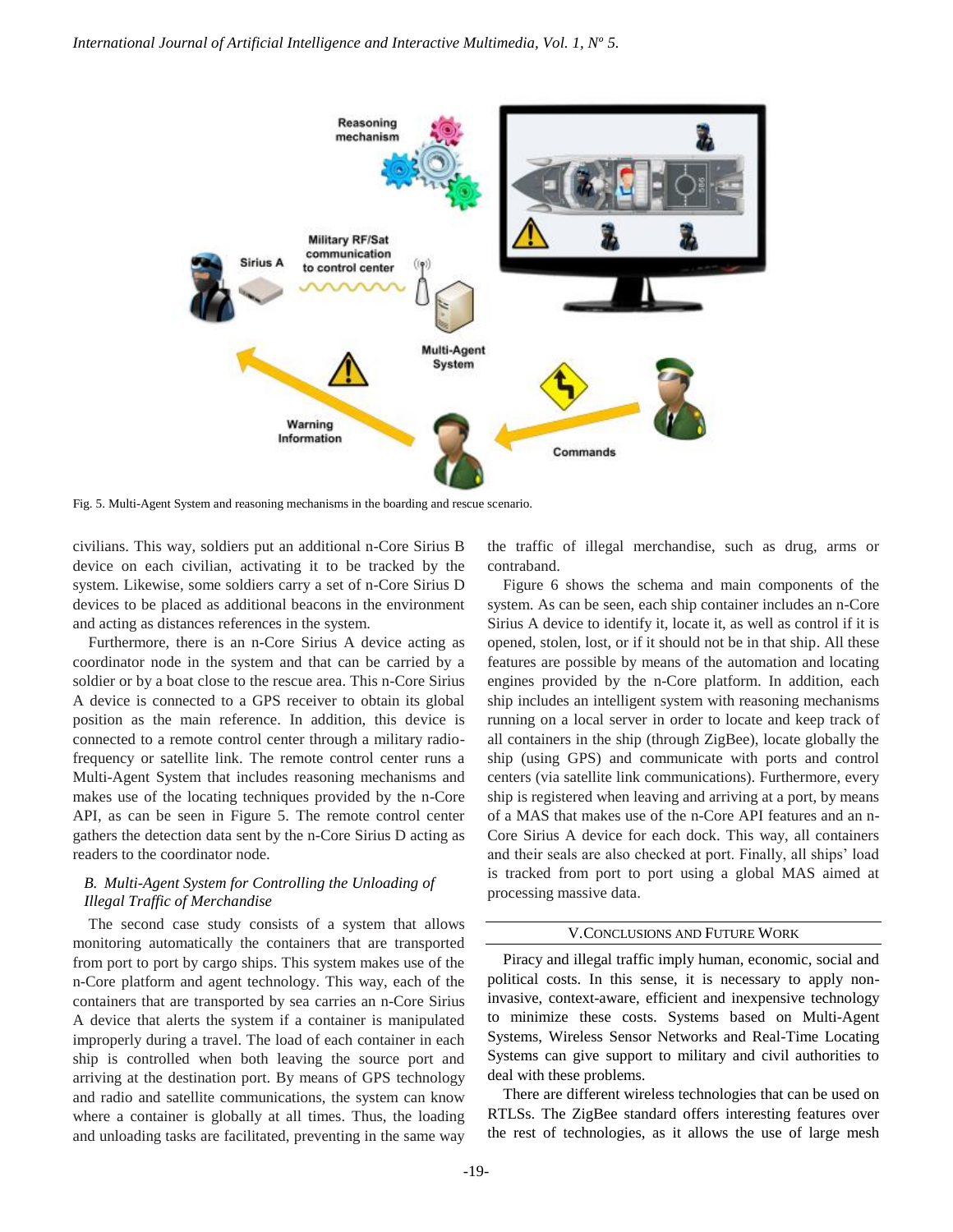

Fig. 6. Multi-Agent System for controlling the unloading of illegal traffic of merchandise.

networks of low-power devices and the integration with many other applications.

In this regard, the n-Core platform and the n-Core Polaris RTLS can provide an important competitive advantage to applications where it is necessary to gather sensing data, automate tasks and know the location of people or objects. Among its multiple application areas are the healthcare, the industrial or the agricultural sectors, as well as those related to security. Its optimal indoor and outdoor functioning makes the n-Core platform and the n-Core Polaris RTLS flexible, powerful and versatile solutions.

Regarding its performance, the n-Core Polaris indoor locating system has been awarded as the winner of the first international competition on indoor localization and tracking, organized by the Ambient-Assisted Living Open Association (AALOA) [13]. These results demonstrate that n-Core Polaris is a robust system suitable to be used in indoor environments and that can locate users and assets with up to 1m accuracy without interfering in the daily-life of people.

Future lines of work include obtaining ideas from specialized military and civilian users to get feedback and improve the proposed case study. Then, it will be performed a detailed analysis and design process to develop and deploy prototypes to test performance and get additional feedback.

## **REFERENCES**

- [1] J. Sarangapani, *Wireless Ad hoc Sensor Networks: Protocols, Performance and Control*. CRC Press, 2007.
- [2] M.J. Wooldridge, *An Introduction to MultiAgent Systems*. Wiley New York, 2009.
- [3] H. Liu, H. Darabi, P. Banerjee, J. Liu, *Survey of Wireless Indoor Positioning Techniques and Systems*. IEEE Transactions on Systems, Man, and Cybernetics, Part C: Applications and Reviews, vol.37, no.6, Nov. 2007, pp.1067-1080.
- [4] Nebusens. (2012, June 10). n-Core®: A Faster and Easier Way to Create Wireless Sensor Networks [Online]. Available http://www.n-core.info.
- [5] P. Baronti, P. Pillai, V.W.C. Chook, *et al*. *Wireless sensor networks: A survey on the state of the art and the 802.15.4 and ZigBee standards*. Computer Communications, vol.30, 2007, pp. 1655-1695.
- [6] Ó. García, R.S. Alonso, D.I. Tapia, F. Guevara, F. de la Prieta, R.A. Bravo, *A Maritime Piracy Scenario for the n-Core Polaris Real-Time Locating System.* In: Distributed Computing and Artificial Intelligence, vol. 151, S. Omatu, J.F. de Paz, S.R. González, J.M. Molina, A.M. Bernardos, J. M. C. Rodríguez, Eds. Springer Berlin / Heidelberg, 2012, pp. 601-608.
- [7] D.I. Tapia, R.S. Alonso, S. Rodríguez, F. de la Prieta, J.M. Corchado, J. Bajo, *Implementing a Real-Time Locating System Based on Wireless Sensor Networks and Artificial Neural Networks to Mitigate the Multipath Effect*. In: Information Fusion (FUSION), 2011 Proceedings of the 14th International Conference on. IEEE/ISIF, Chicago, USA, 2011, pp. 1-8
- [8] A. Maouche, *Piracy along the Horn of Africa: An Analysis of the Phenomenon within Somalia*. PiraT Arbeitspapier zur Maritimen Sicherheit, 6. Hamburg, 2011.
- [9] D.I. Tapia, J.F. de Paz, S. Rodríguez, J. Bajo, J.M. Corchado, *Multi-Agent System for Security Control on Industrial Environments*. International Transactions on System Science and Applications Journal, vol.4, num.3, 2007, pp. 222-226.
- [10] C. Nerguizian, C. Despins, S. Affès, *Indoor Geolocation with Received Signal Strength Fingerprinting Technique and Neural Networks*. In: Telecommunications and Networking - ICT 2004, vol. 3124, Springer Berlin / Heidelberg, 2004, pp. 866-875.
- [11] B. Ding, L. Chen, D. Chen, H. Yuan, *Application of RTLS in Warehouse Management Based on RFID and Wi-Fi*. In: 4th International Conference on Wireless Communications, Networking and Mobile Computing (WiCOM'08), 2008, pp 1-5.
- [12] M.A. Stelios, A.D. Nick, M.T. Effie, *et al*, *An indoor localization platform for ambient assisted living using UWB*. In: Proceedings of the 6th International Conference on Advances in Mobile Computing and Multimedia ed. ACM, Linz, Austria, 2007, pp. 178-182.